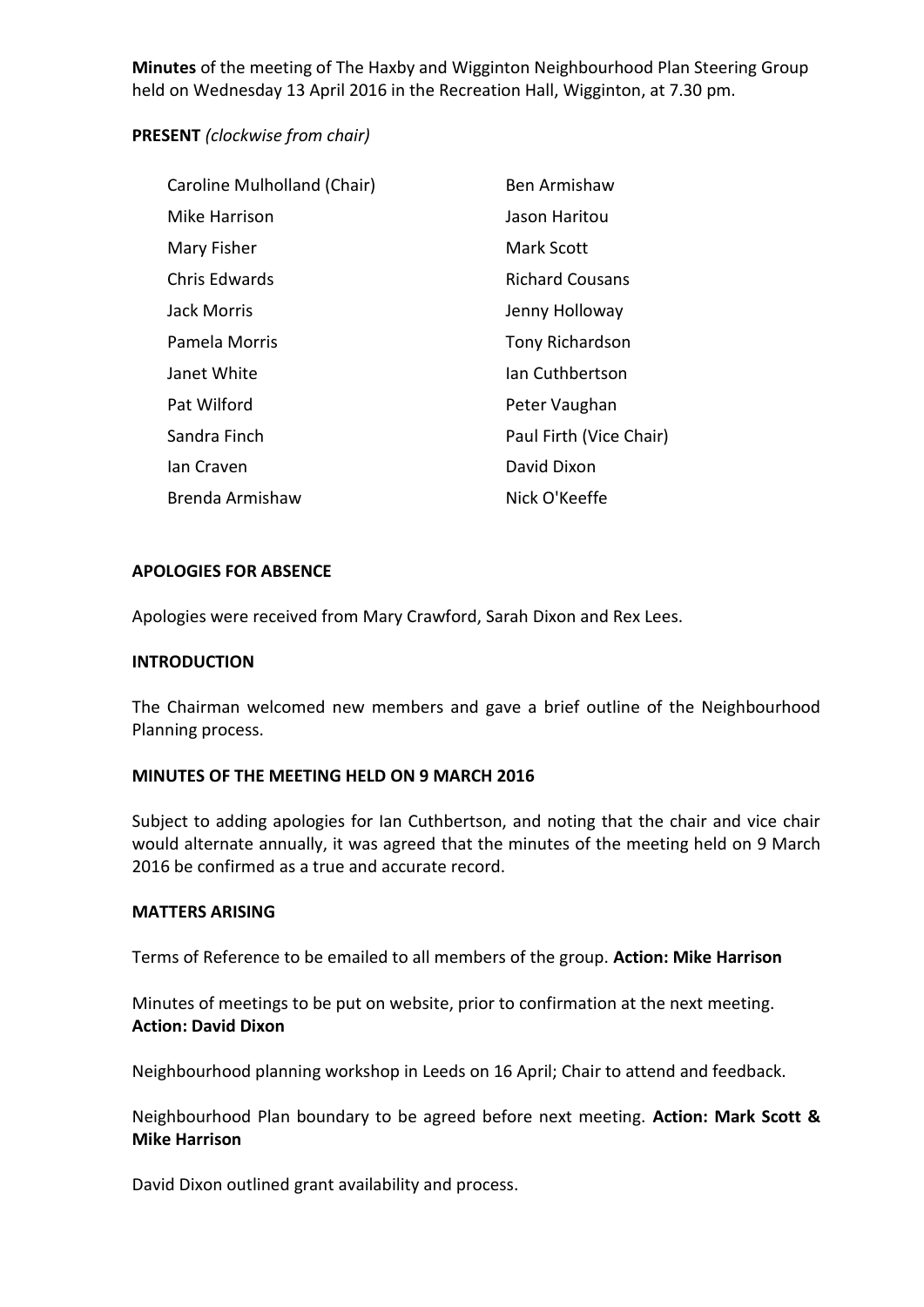### **VISION STATEMENT / STRAP LINE**

It was agreed that the group needs a vision statement and a strapline. The vision statement will be a paragraph, with the short and memorable strapline on the lines of 'Working together to respect protect and improve Haxby and Wigginton'.

### **WORKING GROUPS**

It was agreed there would be two working groups initially – 'Infrastructure' and 'Social and Cultural'. Both groups to focus in the  $1<sup>st</sup>$  instance on establishing the baseline information for each topic.

Post meeting note: Suggest that each working group appoints a spokesperson to feedback to the next NP Steering Group meeting.

Infrastructure comprises: Green Belt **Traffic Transport** Drainage Parking Energy Efficiency Business Premises Jobs

Social and Cultural comprises: The Environment Amenities Wildlife Conservation Heritage Sports and Recreation Housing

## Group Members

| <b>Infrastructure</b>  | <b>Social and Cultural</b> |
|------------------------|----------------------------|
| <b>Richard Cousans</b> | Ben Armishaw               |
| lan Craven             | Brenda Armishaw            |
| Sandra Finch           | Ian Cuthbertson            |
| Paul Firth             | David Dixon                |
| Jason Haritou          | Chris Edwards              |
| Mike Harrison          | Mary Fisher                |
| Jenny Holloway         | Pamela Morris              |
| <b>Jack Morris</b>     | <b>Caroline Mulholland</b> |
| Peter Vaughan          | Nick O'Keeffe              |
| Pat Wilford            | <b>Tony Richardson</b>     |
|                        | Mark Scott                 |
|                        | Janet White                |

#### **(Email details attached separately)**